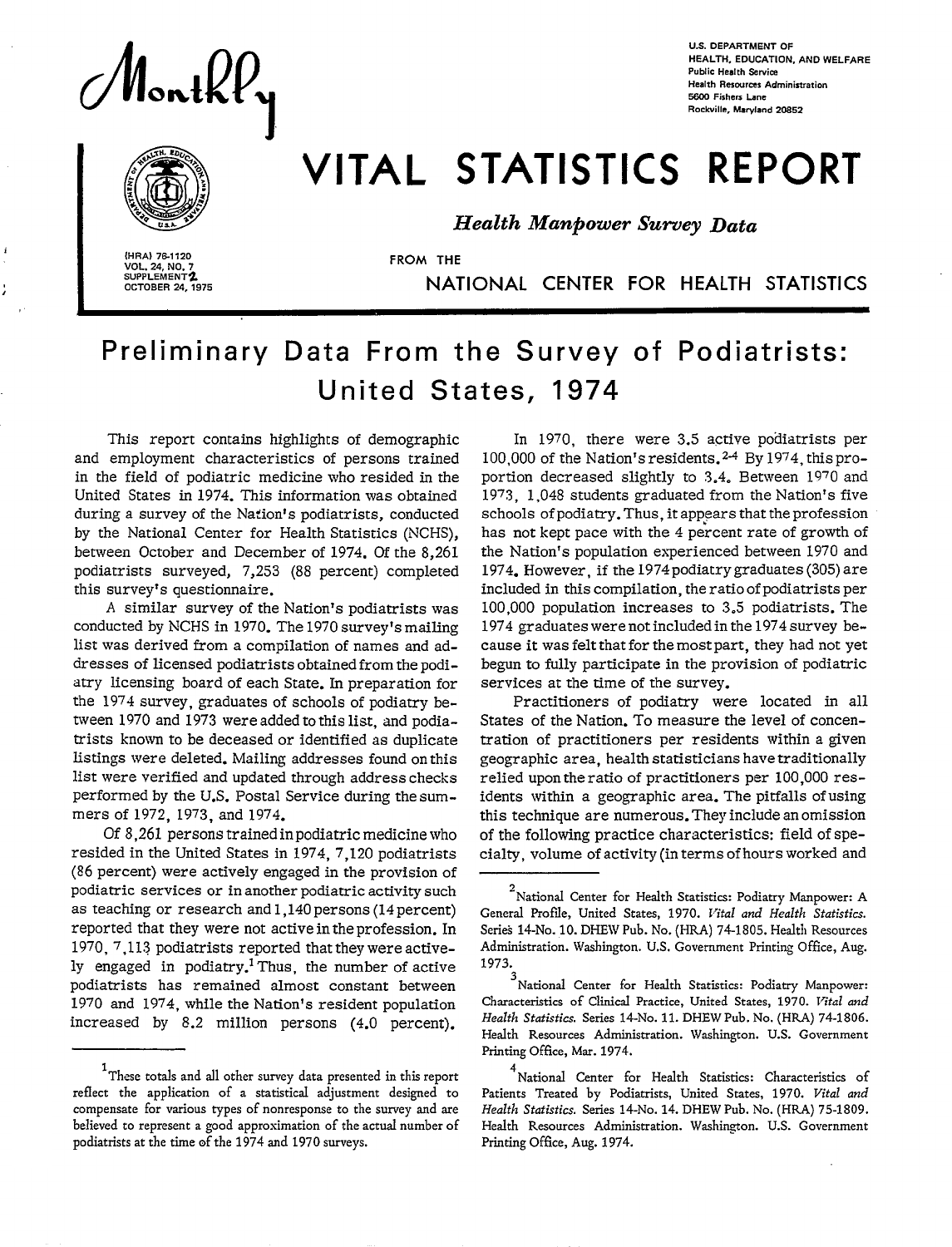e

8

i

 $\mathcal{L}$ 

J,

 $\mathbf{r}$ 

 $\frac{1}{2}$ 

|                                                                                                                                                                                                                                                                                                                                                                                                                                                                                                                                                                                                                                                                                                                                                                                                                                                                                                                                                                                                                                                                                                                                                                                                                                                                                                                                                                                                                                                                                                                                                                                                                                                                                                                                   |                                                                                                                                                                                                                                                                                                                           |                                                                                                                                                                                                                                                                                                                                                             |                                                                                                                                                                                                                                                                                                                                                                           |                                                                                                                                                                                                                                                                                                                   |                                                                                                                                                                                                                                                                                                                            | Active in podiatry                                                                                                                                                                                                                                                                                                                                                                                                                                          |                                                                                                                                                                                                                                                                                                                                                                                                                                                                                                               |                                                                                                                                                                                                                                                                                                                                                                                                                                                                                  |                                                                                                                                                                                                                                                                                                                                                                                               |                                                                                                                                                                                                                                                                                                                                                                                                                                                                                                     |                                                                                                                                                                                                                                                                                                                                                                           |                                                                                                                                                                                                                                                                                                                                                                                                        |
|-----------------------------------------------------------------------------------------------------------------------------------------------------------------------------------------------------------------------------------------------------------------------------------------------------------------------------------------------------------------------------------------------------------------------------------------------------------------------------------------------------------------------------------------------------------------------------------------------------------------------------------------------------------------------------------------------------------------------------------------------------------------------------------------------------------------------------------------------------------------------------------------------------------------------------------------------------------------------------------------------------------------------------------------------------------------------------------------------------------------------------------------------------------------------------------------------------------------------------------------------------------------------------------------------------------------------------------------------------------------------------------------------------------------------------------------------------------------------------------------------------------------------------------------------------------------------------------------------------------------------------------------------------------------------------------------------------------------------------------|---------------------------------------------------------------------------------------------------------------------------------------------------------------------------------------------------------------------------------------------------------------------------------------------------------------------------|-------------------------------------------------------------------------------------------------------------------------------------------------------------------------------------------------------------------------------------------------------------------------------------------------------------------------------------------------------------|---------------------------------------------------------------------------------------------------------------------------------------------------------------------------------------------------------------------------------------------------------------------------------------------------------------------------------------------------------------------------|-------------------------------------------------------------------------------------------------------------------------------------------------------------------------------------------------------------------------------------------------------------------------------------------------------------------|----------------------------------------------------------------------------------------------------------------------------------------------------------------------------------------------------------------------------------------------------------------------------------------------------------------------------|-------------------------------------------------------------------------------------------------------------------------------------------------------------------------------------------------------------------------------------------------------------------------------------------------------------------------------------------------------------------------------------------------------------------------------------------------------------|---------------------------------------------------------------------------------------------------------------------------------------------------------------------------------------------------------------------------------------------------------------------------------------------------------------------------------------------------------------------------------------------------------------------------------------------------------------------------------------------------------------|----------------------------------------------------------------------------------------------------------------------------------------------------------------------------------------------------------------------------------------------------------------------------------------------------------------------------------------------------------------------------------------------------------------------------------------------------------------------------------|-----------------------------------------------------------------------------------------------------------------------------------------------------------------------------------------------------------------------------------------------------------------------------------------------------------------------------------------------------------------------------------------------|-----------------------------------------------------------------------------------------------------------------------------------------------------------------------------------------------------------------------------------------------------------------------------------------------------------------------------------------------------------------------------------------------------------------------------------------------------------------------------------------------------|---------------------------------------------------------------------------------------------------------------------------------------------------------------------------------------------------------------------------------------------------------------------------------------------------------------------------------------------------------------------------|--------------------------------------------------------------------------------------------------------------------------------------------------------------------------------------------------------------------------------------------------------------------------------------------------------------------------------------------------------------------------------------------------------|
|                                                                                                                                                                                                                                                                                                                                                                                                                                                                                                                                                                                                                                                                                                                                                                                                                                                                                                                                                                                                                                                                                                                                                                                                                                                                                                                                                                                                                                                                                                                                                                                                                                                                                                                                   |                                                                                                                                                                                                                                                                                                                           |                                                                                                                                                                                                                                                                                                                                                             |                                                                                                                                                                                                                                                                                                                                                                           |                                                                                                                                                                                                                                                                                                                   | Self-employed                                                                                                                                                                                                                                                                                                              |                                                                                                                                                                                                                                                                                                                                                                                                                                                             |                                                                                                                                                                                                                                                                                                                                                                                                                                                                                                               |                                                                                                                                                                                                                                                                                                                                                                                                                                                                                  | Salaried                                                                                                                                                                                                                                                                                                                                                                                      |                                                                                                                                                                                                                                                                                                                                                                                                                                                                                                     |                                                                                                                                                                                                                                                                                                                                                                           |                                                                                                                                                                                                                                                                                                                                                                                                        |
| Area of primary place<br>of employment                                                                                                                                                                                                                                                                                                                                                                                                                                                                                                                                                                                                                                                                                                                                                                                                                                                                                                                                                                                                                                                                                                                                                                                                                                                                                                                                                                                                                                                                                                                                                                                                                                                                                            | Total<br>podia-<br>trists                                                                                                                                                                                                                                                                                                 | Total <sup>1</sup>                                                                                                                                                                                                                                                                                                                                          | Total                                                                                                                                                                                                                                                                                                                                                                     | Solo<br>prac-<br>tice                                                                                                                                                                                                                                                                                             | Partner-<br>ship<br>prac-<br>tice                                                                                                                                                                                                                                                                                          | Group<br>prac-<br>tice                                                                                                                                                                                                                                                                                                                                                                                                                                      | Total                                                                                                                                                                                                                                                                                                                                                                                                                                                                                                         | Govern-<br>$m$ ent <sup>2</sup>                                                                                                                                                                                                                                                                                                                                                                                                                                                  | Other<br>salaried <sup>3</sup>                                                                                                                                                                                                                                                                                                                                                                | Other<br>form<br>оf<br>employ-<br>ment                                                                                                                                                                                                                                                                                                                                                                                                                                                              | Not<br>active<br>in.<br>podia-<br>try                                                                                                                                                                                                                                                                                                                                     | Active<br>podiatrists <sup>1</sup><br>per 100,000<br>resident<br>population                                                                                                                                                                                                                                                                                                                            |
| United States------------                                                                                                                                                                                                                                                                                                                                                                                                                                                                                                                                                                                                                                                                                                                                                                                                                                                                                                                                                                                                                                                                                                                                                                                                                                                                                                                                                                                                                                                                                                                                                                                                                                                                                                         | 8,261                                                                                                                                                                                                                                                                                                                     | 7,085                                                                                                                                                                                                                                                                                                                                                       | 6,836                                                                                                                                                                                                                                                                                                                                                                     | 5,719                                                                                                                                                                                                                                                                                                             | 950                                                                                                                                                                                                                                                                                                                        | 167                                                                                                                                                                                                                                                                                                                                                                                                                                                         | 237                                                                                                                                                                                                                                                                                                                                                                                                                                                                                                           | 120                                                                                                                                                                                                                                                                                                                                                                                                                                                                              | 117                                                                                                                                                                                                                                                                                                                                                                                           | 12                                                                                                                                                                                                                                                                                                                                                                                                                                                                                                  | 1,140                                                                                                                                                                                                                                                                                                                                                                     | 3.4                                                                                                                                                                                                                                                                                                                                                                                                    |
| Geographic regions:<br>Northeast---------------------<br>North Central-----------------<br>South--------------------------<br>West--------------------------                                                                                                                                                                                                                                                                                                                                                                                                                                                                                                                                                                                                                                                                                                                                                                                                                                                                                                                                                                                                                                                                                                                                                                                                                                                                                                                                                                                                                                                                                                                                                                      | 3,297<br>2,248<br>1,374<br>1,342                                                                                                                                                                                                                                                                                          | 2,876<br>1,968<br>1,135<br>1,105                                                                                                                                                                                                                                                                                                                            | 2,801<br>1,894<br>1,054                                                                                                                                                                                                                                                                                                                                                   | 2,410<br>1,611<br>839<br>859                                                                                                                                                                                                                                                                                      | 315<br>245<br>$\frac{224}{167}$                                                                                                                                                                                                                                                                                            | 76<br>38<br>25<br>$\overline{28}$                                                                                                                                                                                                                                                                                                                                                                                                                           | 70<br>69<br>47<br>50                                                                                                                                                                                                                                                                                                                                                                                                                                                                                          | 31<br>26<br>36<br>26                                                                                                                                                                                                                                                                                                                                                                                                                                                             | 39<br>$\frac{43}{11}$<br>24                                                                                                                                                                                                                                                                                                                                                                   | 5<br>6<br>$\tilde{\phantom{a}}$<br>$\mathbf{I}$                                                                                                                                                                                                                                                                                                                                                                                                                                                     | 402<br>274<br>233<br>231                                                                                                                                                                                                                                                                                                                                                  | 5.8<br>$3.4$<br>1.7<br>3.0                                                                                                                                                                                                                                                                                                                                                                             |
| Geographic divisions:<br>New England------------------<br>Middle Atlantic--------------<br>East North Central-----------<br>West North Central------------<br>South Atlantic---------------<br>East South Central------------<br>West South Central-----------<br>Mountain----------------------<br>Pacific-----------------------                                                                                                                                                                                                                                                                                                                                                                                                                                                                                                                                                                                                                                                                                                                                                                                                                                                                                                                                                                                                                                                                                                                                                                                                                                                                                                                                                                                                | 761<br>2,536<br>1,863<br>385<br>868<br>150<br>357<br>282<br>1,060                                                                                                                                                                                                                                                         | 621<br>2,255<br>1,636<br>333<br>701<br>119<br>315<br>228<br>877                                                                                                                                                                                                                                                                                             | 613<br>2,188<br>1,571<br>323<br>666<br>114<br>308<br>222<br>832                                                                                                                                                                                                                                                                                                           | 556<br>1,854<br>1,319<br>292<br>490<br>88<br>261<br>155<br>704                                                                                                                                                                                                                                                    | $\begin{array}{c} 53 \\ 262 \end{array}$<br>$\frac{216}{28}$<br>159<br>26<br>39<br>60<br>107                                                                                                                                                                                                                               | з<br>72<br>$\begin{array}{c} 35 \\ 3 \\ 3 \\ 17 \end{array}$<br>8<br>8<br>20                                                                                                                                                                                                                                                                                                                                                                                | 8<br>62<br>59<br>10<br>36<br>$\frac{5}{7}$<br>6<br>44                                                                                                                                                                                                                                                                                                                                                                                                                                                         | $\overline{2}$<br>29<br>19<br>7<br>27<br>5<br>6<br>6<br>20                                                                                                                                                                                                                                                                                                                                                                                                                       | 6<br>33<br>40<br>3<br>ğ<br>$\mathbf{1}$<br>24                                                                                                                                                                                                                                                                                                                                                 | 5<br>6<br>$\blacksquare$<br>٠<br>$\overline{\phantom{a}}$<br>$\ddot{ }$<br>$\mathbf 1$                                                                                                                                                                                                                                                                                                                                                                                                              | 139<br>264<br>223<br>51<br>160<br>31<br>42<br>54<br>177                                                                                                                                                                                                                                                                                                                   | 5.1<br>6,0<br>4.0<br>2.0<br>2.1<br>0.9<br>1.5<br>2.4<br>3.2                                                                                                                                                                                                                                                                                                                                            |
| States:<br>Alabama ----------------------<br>Alaska------------------------<br>Arizona-----------------------<br>Arkansas----------------------<br>California--------------------<br>Colorado-----------------------<br>Connecticut------------------<br>Delaware----------------------<br>District of Columbia ---------<br>Florida-----------------------<br>-----------------------------<br>Georgia-----------------------<br>Indiana-----------------------<br>Iowa--------------------------<br>Kansas------------------------<br>Kentucky-----------------------<br>Louisiana--------------------<br>Maine-----------------------<br>Maryland----------------------<br>Massachusetts-----------------<br>Michigan----------------------<br>Minnesota--------------------<br>Mississippi--------------------<br>Missouri---------------------<br>Montana-----------------------<br>Nebraska----------------------<br>Nevada------------------------<br>New Hampshire-----------------<br>New Jersey---------------------<br>New Mexico-------------------<br>New York----------------------<br>North Carolina----------------<br>North Dakota-----------------<br>Ohio--------------------------<br>0klahoma---------------------<br>Oregon-----------------------<br>Pennsylvania------------------<br>Rhode Island------------------<br>South Carolina----------------<br>South Dakota------------------<br>Tennessee--------------------<br>Texas--------------------------<br>Utah--------------------------<br>Vermont----------------------<br>Virginia----------------------<br>Washington--------------------<br>West VIrginia-----------------<br>Wisconsin---------------------<br>Wyoming----------------------- | 27<br>з<br>78<br>22<br>929<br>81<br>201<br>20<br>54<br>364<br>81<br>8<br>18<br>682<br>148<br>97<br>52<br>67<br>40<br>21<br>142<br>441<br>321<br>80<br>11<br>96<br>14<br>41<br>17<br>30<br>408<br>31<br>1,367<br>57<br>5<br>563<br>53<br>43<br>761<br>60<br>18<br>14<br>45<br>242<br>34<br>8<br>87<br>77<br>45<br>148<br>q | 19<br>٩<br>55<br>20<br>764<br>64<br>173<br>18<br>$\overline{51}$<br>248<br>70<br>8<br>15<br>570<br>128<br>84<br>42<br>52<br>36<br>18<br>131<br>347<br>296<br>70<br>9<br>82<br>14<br>37<br>15<br>$\frac{23}{355}$<br>27<br>1,226<br>55<br>5<br>515<br>51<br>37<br>674<br>53<br>17<br>$\bar{1}2$<br>40<br>208<br>$3\frac{2}{7}$<br>73<br>66<br>39<br>126<br>7 | 18<br>3<br>55<br>20<br>719<br>59<br>173<br>18<br>42<br>243<br>66<br>8<br>15<br>545<br>125<br>83<br>41<br>50<br>35<br>18<br>128<br>340<br>282<br>66<br>9<br>79<br>14<br>37<br>$15\,$<br>22<br>351<br>27<br>1,198<br>50<br>-5<br>494<br>48<br>37<br>639<br>53<br>15<br>$\overline{12}$<br>39<br>204<br>$\begin{array}{c} 32 \\ 7 \end{array}$<br>65<br>64<br>39<br>124<br>6 | 18<br>3<br>30<br>20<br>603<br>47<br>138<br>15<br>37<br>174<br>43<br>8<br>12<br>454<br>107<br>74<br>36<br>37<br>30<br>18<br>85<br>322<br>205<br>60<br>71<br>10<br>34<br>14<br>22<br>302<br>21<br>980<br>38<br>5<br>444<br>41<br>31<br>571<br>50<br>14<br>12<br>26<br>170<br>16<br>-7<br>50<br>59<br>33<br>109<br>6 | 23<br>97<br>11<br>36<br>$\overline{\mathbf{2}}$<br>4<br>65<br>18<br>$\blacksquare$<br>$\overline{2}$<br>77<br>14<br>9<br>4<br>13<br>6<br>39<br>14<br>69<br>6<br>1<br>6<br>$\overline{2}$<br>3<br>1<br>46<br>6<br>162<br>12<br>46<br>7<br>-5<br>55<br>3<br>$\overline{\phantom{a}}$<br>12<br>26<br>14<br>14<br>5<br>6<br>11 | $\mathbf{1}$<br>19<br>1<br>$\qquad \qquad \blacksquare$<br>1<br>1<br>4<br>5<br>$\mathbf{1}$<br>14<br>4<br>$\mathbf{1}$<br>$\overline{\phantom{a}}$<br>$\rightarrow$<br>4<br>3<br>ā.<br>$\blacksquare$<br>$\mathbf{2}$<br>$\overline{\mathbf{2}}$<br>$\blacksquare$<br>$\qquad \qquad \blacksquare$<br>$\overline{2}$<br>56<br>5<br>1<br>14<br>1<br>8<br>$\overline{\mathbf{2}}$<br>$\overline{\phantom{a}}$<br>1<br>$\overline{\phantom{a}}$<br>$\sim$<br>4 | 1<br>$\blacksquare$<br>43<br>5<br>$\qquad \qquad \blacksquare$<br>9<br>4<br>5<br>22<br>3<br>1<br>$\mathbf{1}$<br>2<br>1<br>٠<br>$\overline{\mathbf{3}}$<br>7<br>13<br>4<br>3<br>$\overline{a}$<br>$\blacksquare$<br>$\sim$<br>1<br>5<br>$\overline{\phantom{a}}$<br>26<br>5<br>$\overline{\phantom{a}}$<br>18<br>$\overline{\mathbf{c}}$<br>$\rightarrow$<br>32<br>$\qquad \qquad \blacksquare$<br>$\mathbf 1$<br>$\mathbf{I}$<br>4<br>ä,<br>$\overline{\phantom{a}}$<br>1<br>$\frac{1}{2}$<br>$\overline{1}$ | -1<br>$\overline{\phantom{0}}$<br>$\rightarrow$<br>19<br>5<br>6<br>3<br>$\mathbf{1}$<br>$\blacksquare$<br>$\overline{\phantom{0}}$<br>4<br>ı<br>1<br>1<br>$\frac{2}{1}$<br>-<br>3<br>$\frac{2}{3}$<br>$\tilde{\textbf{1}}$<br>3<br>$\overline{\phantom{0}}$<br>$\overline{\phantom{a}}$<br>$\overline{a}$<br>$\overline{2}$<br>$\overline{\phantom{a}}$<br>14<br>4<br>$\overline{\phantom{0}}$<br>9<br>$\boldsymbol{2}$<br>14<br>1<br>ı<br>3<br>٠<br>6<br>1<br>1<br>$\mathbf{1}$ | $\ddot{\phantom{a}}$<br>$\overline{a}$<br>24<br>٠<br>٠<br>3<br>1<br>4<br>$\overline{\phantom{0}}$<br>18<br>2<br>$\overline{\phantom{a}}$<br>٠<br>$\blacksquare$<br>5<br>10<br>3<br>$\tilde{\phantom{a}}$<br>$\overline{\phantom{a}}$<br>$\ddot{\phantom{0}}$<br>1<br>$\overline{3}$<br>12<br>$\mathbf{1}$<br>9<br>$\rightarrow$<br>18<br>٠<br>$\overline{a}$<br>1<br>$\blacksquare$<br>ı<br>1 | $\blacksquare$<br>1<br>$\overline{\phantom{a}}$<br>۰<br>$\overline{\phantom{0}}$<br>$\overline{\phantom{a}}$<br>$\ddot{\phantom{a}}$<br>$\mathbf{2}$<br>$\blacksquare$<br>$\overline{a}$<br>$\blacksquare$<br>$\qquad \qquad \blacksquare$<br>1<br>$\qquad \qquad \blacksquare$<br>$\blacksquare$<br>$\blacksquare$<br>٠.<br>$\blacksquare$<br>$\blacksquare$<br>$\mathbf 2$<br>-<br>2<br>$\qquad \qquad \blacksquare$<br>٠<br>$\overline{2}$<br>$\overline{a}$<br>$\overline{a}$<br>$\blacksquare$ | 8<br>23<br>2<br>160<br>17<br>28<br>2<br>$\mathbf{1}$<br>113<br>11<br>2<br>110<br>20<br>12<br>10<br>15<br>3<br>3<br>11<br>93<br>24<br>9<br>$\overline{2}$<br>14<br>÷<br>4<br>$\overline{\mathbf{2}}$<br>$\overline{7}$<br>49<br>4<br>135<br>2<br>47<br>$\overline{2}$<br>6<br>80<br>7<br>$\overline{2}$<br>6<br>34<br>$\mathbf{2}$<br>1<br>14<br>11<br>7<br>$\frac{2i}{2}$ | 0.5<br>0.9<br>2.6<br>1.0<br>3.7<br>2.6<br>5.6<br>3.1<br>7.1<br>3.1<br>1.4<br>0.9<br>1.9<br>5.1<br>2.4<br>2.9<br>1.9<br>1.5<br>1.0<br>$\overline{1.7}$<br>3.2<br>6.0<br>3.3<br>1.8<br>0.4<br>1.7<br>1.9<br>$\frac{2.4}{2.6}$<br>2.8<br>4.8<br>2.4<br>6.8<br>1.0<br>0.8<br>4.8<br>1.9<br>1.6<br>5.7<br>5.7<br>0.6<br>1.8<br>1.0<br>1.7<br>2.7<br>1.5<br>1.5<br>$\frac{1}{2}$ $\frac{9}{2}$<br>2.8<br>1.9 |

'Excludes 36 active podiatrists not providing patient care who were not asked to report their principal form of employment.<br>Includes military, Federal (nommilitary), State, and local.<br>'Includes prepaid group health plan, o

)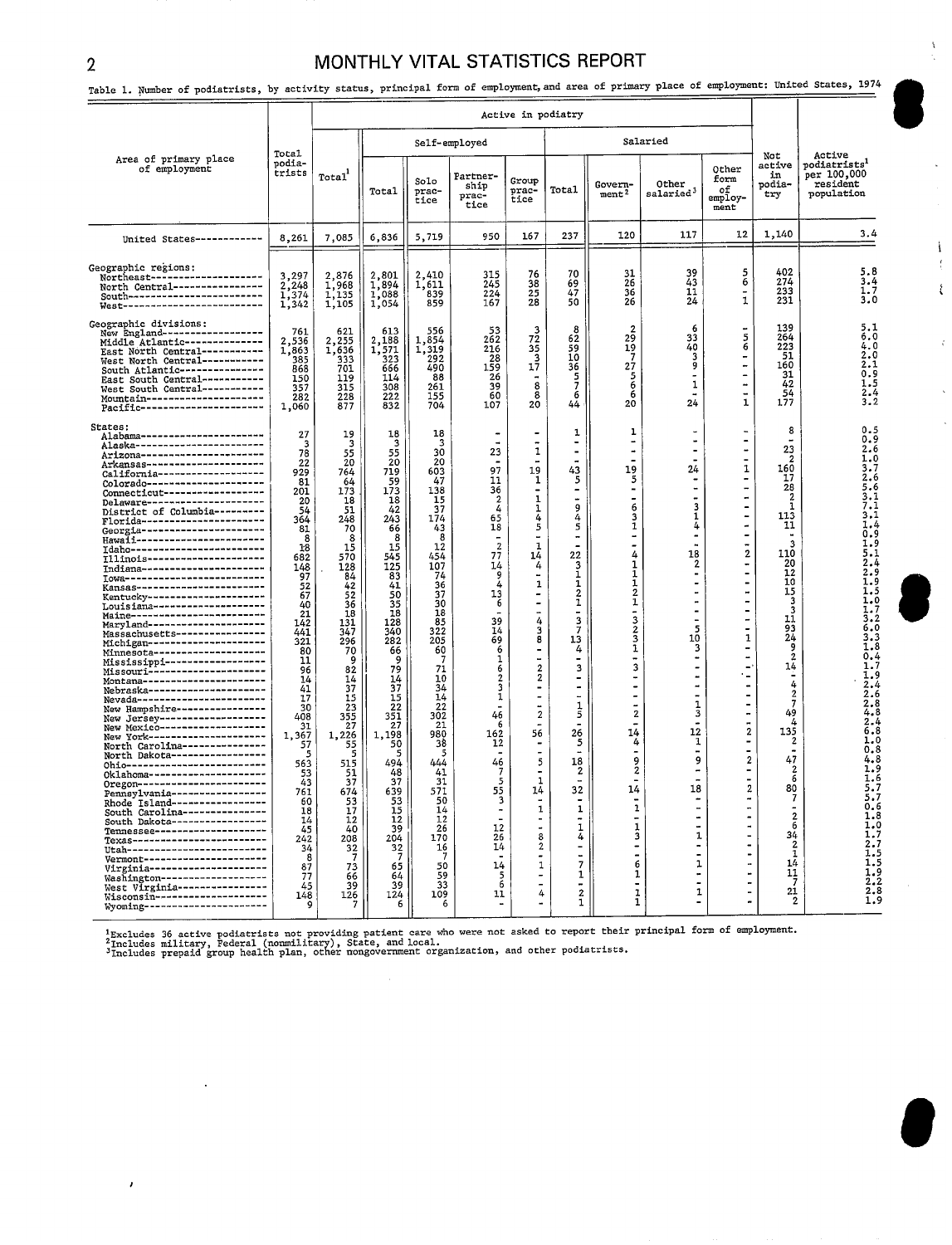| Table 2.  Number of active podiatrists, by age and selected characteristics of the podiatrists: United States, 1974 |                                                                                                                                                   |                                                                                                              |                                                                                                            |                                                                                                                    |                                                                                                                  |                                                                                               |
|---------------------------------------------------------------------------------------------------------------------|---------------------------------------------------------------------------------------------------------------------------------------------------|--------------------------------------------------------------------------------------------------------------|------------------------------------------------------------------------------------------------------------|--------------------------------------------------------------------------------------------------------------------|------------------------------------------------------------------------------------------------------------------|-----------------------------------------------------------------------------------------------|
| Selected characteristics                                                                                            | Total<br>active<br>podiatrists                                                                                                                    | Under<br>35<br>years                                                                                         | 35-44<br>years                                                                                             | 45–54<br>years                                                                                                     | 55–64<br>years                                                                                                   | 65 years<br>and over                                                                          |
|                                                                                                                     | 7,120                                                                                                                                             | 1,300                                                                                                        | 1,160                                                                                                      | 1,902                                                                                                              | 1,880                                                                                                            | 878                                                                                           |
| Sex:                                                                                                                | 6,848<br>272                                                                                                                                      | 1,288<br>12                                                                                                  | 1,149<br>11                                                                                                | 1,827<br>75                                                                                                        | 1,774<br>106                                                                                                     | 810<br>68                                                                                     |
| Podiatric school of graduation:                                                                                     | 1,524<br>1,691<br>1,451<br>191<br>717<br>382<br>137<br>94<br>95<br>817<br>21                                                                      | 249<br>415<br>258<br>175<br>201<br>1<br>1                                                                    | 251<br>329<br>229<br>14<br>173<br>39<br>1<br>$\bf{1}$<br>ı<br>123                                          | 408<br>439<br>345<br>2<br>141<br>208<br>34<br>3<br>35<br>288                                                       | 406<br>351<br>433<br>137<br>86<br>76<br>43<br>46<br>300<br>ı                                                     | 211<br>158<br>186<br>66<br>$\frac{49}{25}$<br>46<br>13<br>107<br>18                           |
| Color or race:                                                                                                      | 6,858<br>223<br>6<br>25<br>3<br>5                                                                                                                 | 1,282<br>11<br>ı<br>4<br>ı                                                                                   | 1,120<br>26<br>з<br>8<br>2                                                                                 | 1,815<br>74<br>п<br>9<br>2                                                                                         | 1,809<br>68<br>з                                                                                                 | 833<br>43<br>2                                                                                |
| Whether of Spanish origin or descent:                                                                               | 7,039<br>14<br>5<br>42<br>21                                                                                                                      | 1,284<br>1<br>6<br>5                                                                                         | 1,146<br>6<br>3<br>6                                                                                       | 1,879<br>2<br>16                                                                                                   | 1,859<br>ı<br>13<br>6                                                                                            | 871<br>3                                                                                      |
| Years active in podiatry:                                                                                           | 809<br>726<br>603<br>691<br>1,357<br>772<br>570<br>1,591                                                                                          | 1<br>740<br>508<br>49<br>1<br>1                                                                              | 57<br>190<br>461<br>380<br>73                                                                              | 11<br>24<br>82<br>269<br>1,008<br>404<br>100<br>5                                                                  | ı<br>3<br>11<br>36<br>242<br>319<br>411<br>857                                                                   | 1<br>7<br>35<br>48<br>59<br>729                                                               |
| Do not have hospital privileges--------------------------------                                                     | 3,520<br>3,600<br>2,400<br>4,720                                                                                                                  | 963<br>337<br>652<br>648                                                                                     | 748<br>413<br>489<br>671                                                                                   | 903<br>999<br>621<br>1,281                                                                                         | 676<br>1,204<br>483<br>1,397                                                                                     | 231<br>647<br>155<br>723                                                                      |
| Weeks active in 1973: <sup>1</sup><br>Hours usually worked per week in patient care:                                | 211<br>919<br>2,098<br>2,527<br>1,365                                                                                                             | 35<br>104<br>268<br>476<br>418                                                                               | 11<br>112<br>404<br>402<br>231                                                                             | 38<br>204<br>601<br>731<br>328                                                                                     | 53<br>304<br>581<br>674<br>267                                                                                   | 73<br>197<br>244<br>243<br>121                                                                |
|                                                                                                                     | 489<br>1,709<br>2,966<br>1,718<br>239                                                                                                             | 31<br>287<br>610<br>318<br>55                                                                                | 24<br>299<br>480<br>313<br>45                                                                              | 94<br>379<br>814<br>539<br>76                                                                                      | 143<br>439<br>804<br>449<br>45                                                                                   | 197<br>306<br>259<br>99<br>18                                                                 |
| Primary activity:<br>Surgery<br>Foot orthopedics or biomechanics------------------------------                      | 5,934<br>,,,<br>247<br>103<br>24                                                                                                                  | 884<br>، دد<br>50<br>18<br>6                                                                                 | 885<br>35<br>18<br>з                                                                                       | 1,655<br>⊥נצ<br>67<br>29<br>7                                                                                      | 1,707<br>טט<br>65<br>31<br>5                                                                                     | 802<br>40<br>$\frac{30}{7}$<br>3                                                              |
|                                                                                                                     | 6,925<br>2,788<br>5,719<br>6,361<br>5,840<br>6,484<br>5,075<br>3,687<br>5,848<br>4,825<br>$\frac{1,779}{2,323}$<br>$\frac{2,124}{2,124}$<br>1,654 | 1,256<br>914<br>1,259<br>1,285<br>1,173<br>1,266<br>984<br>586<br>1,268<br>1,028<br>253<br>290<br>315<br>395 | 1,137<br>686<br>1,115<br>1,136<br>1,069<br>1,129<br>928<br>610<br>1,123<br>989<br>282<br>347<br>412<br>332 | 1,856<br>709<br>1,605<br>1,784<br>$1,622$<br>1,794<br>1,454<br>1,112<br>1,651<br>1,347<br>481<br>744<br>618<br>447 | 1,842<br>393<br>1,327<br>1,612<br>1,467<br>1,682<br>1,263<br>1,033<br>1,384<br>1,078<br>548<br>713<br>570<br>363 | 834<br>87<br>414<br>543<br>509<br>612<br>446<br>346<br>421<br>382<br>215<br>229<br>209<br>118 |

, Excludes weeks on vacation, moving, or temporarily inactive for other reason(s).<br>Sxcludes 36 active podiatrists not providing patient care who were not asked to report their primary activity or services<br>usually provided. 'Number values for these items will not add vertically to yield 7,085 (the total number of podiatrists active in patient care) since these categories **are** not mutually exclusive.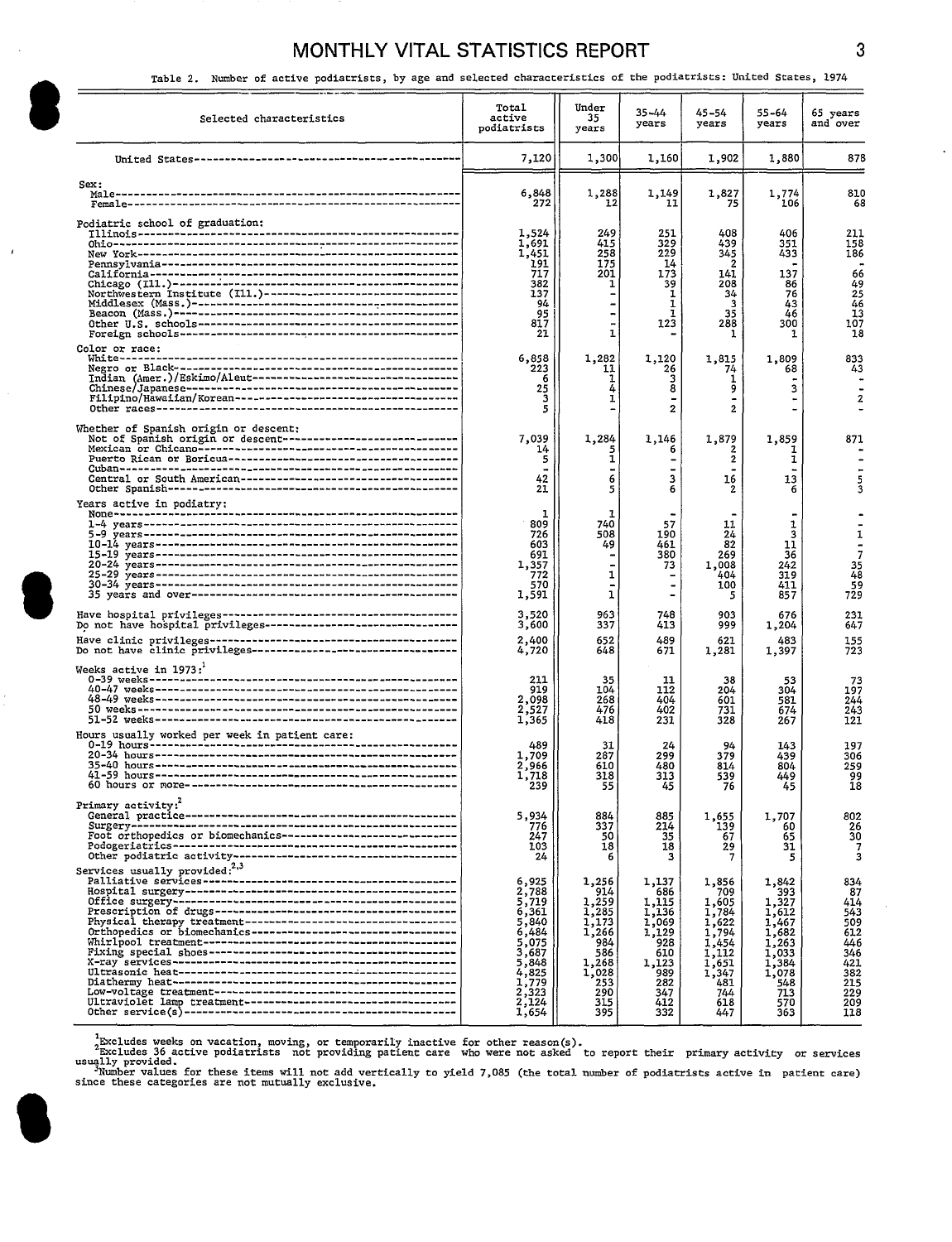|                                                                                                                                                                                                                                                                                                                |                                                       |                                                |                                         |                                        | Patient visits <sup>1</sup> last week |                                   |
|----------------------------------------------------------------------------------------------------------------------------------------------------------------------------------------------------------------------------------------------------------------------------------------------------------------|-------------------------------------------------------|------------------------------------------------|-----------------------------------------|----------------------------------------|---------------------------------------|-----------------------------------|
| Selected characteristics                                                                                                                                                                                                                                                                                       | Total<br>active<br>podiatrists                        | $0 - 49$<br>vīsits                             | $50 - 74$<br>visits                     | 75–99<br>visits                        | 100-124<br>visits                     | 125<br>visits<br>or more          |
| United States-----------                                                                                                                                                                                                                                                                                       | 7,120                                                 | 1,812                                          | 1,656                                   | 1,270                                  | 1,109                                 | 1,274                             |
| Principal form of employment:<br>$Self-emploved:2$ -------------------<br>Solo practice-------------------<br>Partnership practice------------<br>Group practice------------------                                                                                                                             | 6,836<br>5,719<br>950<br>167                          | 1,722<br>1,571<br>126<br>25                    | 1,614<br>1,412<br>167<br>34             | 1,236<br>1,050<br>165<br>21            | 1,060<br>828<br>184<br>48             | 1,205<br>858<br>308<br>39         |
| Salaried: $2$ --<br>----------------------<br>Government organizations <sup>3</sup> -------<br>Nongovernment organizations <sup>4</sup> ----<br>$0$ ther <sup>2</sup> -------                                                                                                                                  | 237<br>120<br>117<br>$12 \overline{ }$                | 47<br>22<br>25                                 | 41<br>16<br>25                          | 34<br>17<br>17                         | 49<br>25<br>24                        | 66<br>40<br>25<br>$\overline{3}$  |
| Hours spent in patient care last<br>week:<br>None-------------------------------<br>Some-------------------------------<br>1-19 hours-----------------------<br>20-34 hours----------------------<br>35-40 hours---------------------<br>41-49 hours----------------------<br>50 hours or more---------------- | 130<br>6,991<br>479<br>1,685<br>2,703<br>1,170<br>954 | 130<br>1,682<br>438<br>636<br>440<br>127<br>41 | 1,656<br>27<br>473<br>776<br>240<br>140 | 1,270<br>9<br>257<br>582<br>238<br>185 | 1,109<br>180<br>449<br>263<br>215     | 1,274<br>140<br>456<br>302<br>374 |

Table 3. Number of active podiatrists, by number of patient visits last week and select characteristics of the podiatrist: United States, 1974

<sup>1</sup>Includes office visits and visits in other settings.

'Excludes 36 active, podiatrists not providing patient care who were not asked to report their principal form of employment.<br><sup>3</sup>Includes military, Federal (nonmilita

State, and local

41ncludes prepaid group health plan, other trist. nongovernment organization, and other podia

patients treated), types of services provided, methods of health care delivery, useofauxiliarypersonnel, and settings in which patients are treated. Each of these characteristics is available from the information collected during the 19T4 Survey of Podiatrists. Data for these characteristics are presented in the tables accompanying this report.

The Northeast Region had the highest concentration of active podiatrists per 100,000 resident population  $(5.8)$ , while the South had the lowest of these ratios (1.7). As shown in table 1, the two States with the highest concentrations of podiatrists per 100,000 residents were the District of Columbia (7.1) and New York (6.8). The two States having the lowest ratios were Mississippi  $(0.4)$  and Alabama  $(0.5)$ .

There were only 272 females active inpodiatryin 1974: of these, 25 percent were 65 years of age or over. In 1970, 317 female podiatrists wereidentified,17 percent more than in 1974.

Within recent years, there has been an increased interest in the ethnic composition of the health care team. Equal opportunity in terms of both the delivery and receipt of health care among the various ethnic groups of the population hasbeentheprimary motivating force behind this interest. Two questions which identified Color or race and Whether of Spanish origin or descent were first used for podiatrists during the 1974 survey. Nearly 4 percent of the active podiatrists (262 podiatrists) reported themselves to be other than white. The majority of these podiatrists (85 percent) identified themselves as Negro or black. Eighty-two active podiatrists reported that they were of Spanish origin or descent.<sup>5</sup>

 $\mathbf{t}$ 

An overwhelming majority of the 7,085 podiatrists providing patient care (81 percent) were in solopractice. Thirteen percent were in partnership with one or more other podiatrists. Of the 950 podiatrists reporting a partnership practice, 731 reported having one podiatrist partner, while 188 reported having two ormore podiatrist parmers. Two percent of the active podiatrists reported themselves as being in a group-practice arrangement.<sup>6</sup>

<sup>&</sup>lt;sup>5</sup>This category includes persons reporting themselves as being of Mexican, Puerto Rican, Cuban, Central or South American, or of other Spanish origin or descent.

<sup>&</sup>lt;sup>6</sup>A group practice was defined as one or more podiatrists conjointly working with at least one person in smother health profession who could independently treat patients.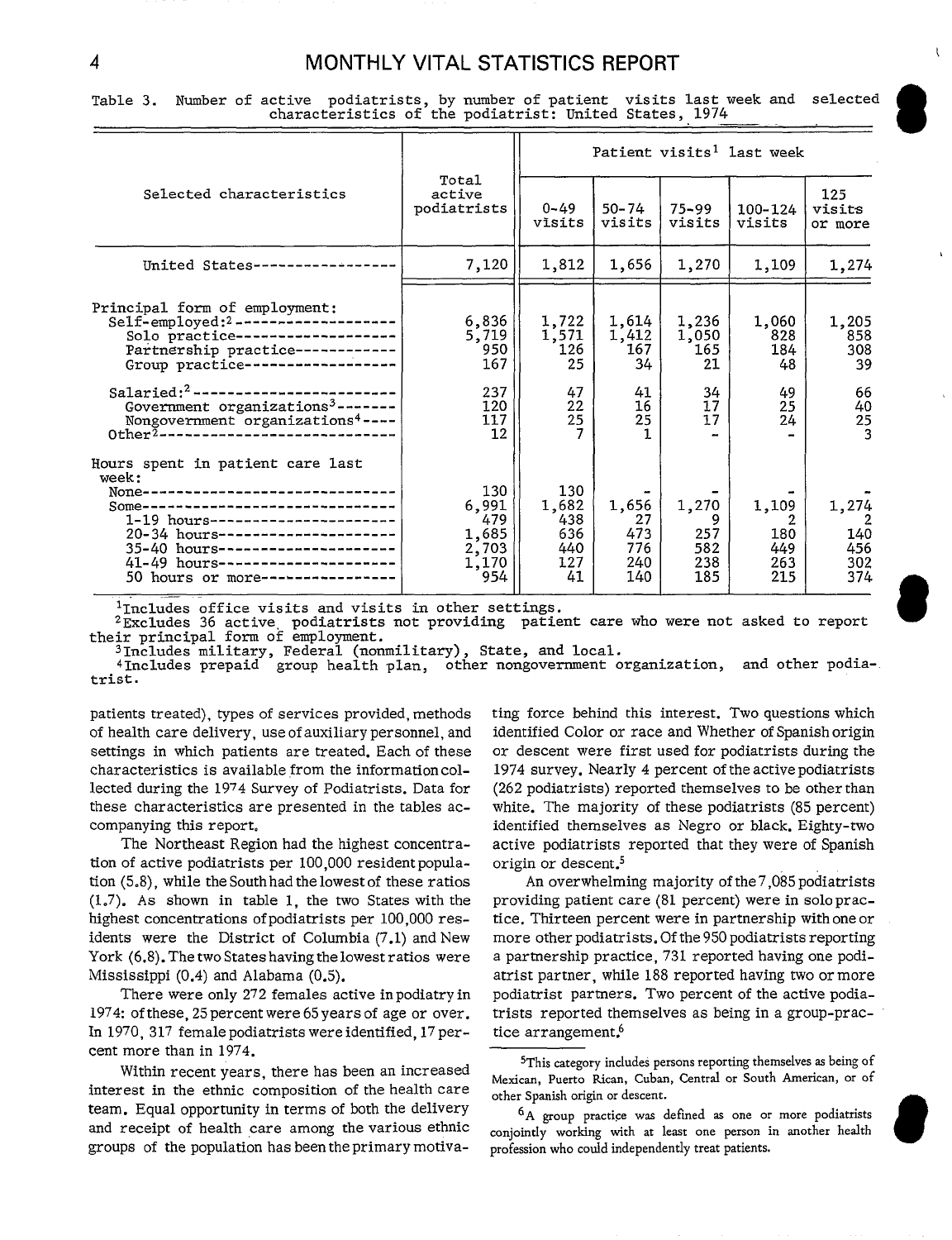### MONTHLY VITAL STATISTICS REPORT **SECULIARY SECULIT**

Table 4. Number of podiatrists providing patient care, by principal form of employment and selected measures of activity of the podiatrist: United States, 1974

|                                                                                                                                                                                                                                                                                                                            | Total                                                |                                                      |                                                    | Self-employed                               |                                       |                                                   |                                                   | Salaried                          |                                        |
|----------------------------------------------------------------------------------------------------------------------------------------------------------------------------------------------------------------------------------------------------------------------------------------------------------------------------|------------------------------------------------------|------------------------------------------------------|----------------------------------------------------|---------------------------------------------|---------------------------------------|---------------------------------------------------|---------------------------------------------------|-----------------------------------|----------------------------------------|
| Volume of activity                                                                                                                                                                                                                                                                                                         | podia-<br>trists                                     | Total                                                | Solo<br>practice                                   | Partner-<br>shir<br>practice                | Group<br>practice                     | Total                                             | Govern-<br>ment <sup>1</sup>                      | Other<br>salaried <sup>2</sup>    | Other<br>form<br>оf<br>employ-<br>ment |
| United States----------------------------                                                                                                                                                                                                                                                                                  | 7,085                                                | 6,836                                                | 5,719                                              | 950                                         | 167                                   | 237                                               | 120                                               | 117                               | 12                                     |
| Hours spent in patient care last week:<br>1-19 hours-----------------------------------<br>20-34 hours---------------------------------<br>35-40 hours-------------------------------<br>41-49 hours-------------------------------<br>50 hours or more----------------------------                                        | 94<br>6,991<br>479<br>1,685<br>2,703<br>1,170<br>954 | 92<br>6,744<br>451<br>1,637<br>2,620<br>1,134<br>902 | 76<br>5,643<br>412<br>1,408<br>2,192<br>914<br>718 | 12<br>938<br>30<br>197<br>366<br>190<br>154 | 3<br>164<br>9<br>31<br>63<br>31<br>30 | $\mathbf{2}$<br>235<br>26<br>44<br>80<br>34<br>50 | $\mathbf{z}$<br>118<br>12<br>13<br>51<br>16<br>25 | 117<br>14<br>31<br>29<br>18<br>25 | 12<br>1521                             |
| Number of podiatrists who saw a specified<br>number of patients last week:<br>0-49 patients-------------------------------<br>50-74 patients-----------------------------<br>75-99 patients------------------------------<br>100-149 patients----------------------------<br>150 patients or more------------------------- | 2,064<br>1,721<br>1,286<br>1,478<br>537              | 1,997<br>1.673<br>1.248<br>1,413<br>506              | 1,789<br>1,463<br>1,040<br>1,084<br>343            | 173<br>178<br>168<br>286<br>146             | 35<br>32<br>40<br>42<br>17            | 59<br>46<br>38<br>64<br>31                        | 27<br>16<br>18<br>40<br>21                        | 52<br>30<br>20<br>24<br>10        | 8<br>2<br>ı                            |
| Number of podiatrists who had a specified<br>number of patient visits last week:<br>50-74 visits---------------------------------<br>75-99 visits---------------------------------<br>100-149 visits-----------------------------<br>150 visits or more---------------------------                                         | 1,776<br>1,652<br>1,274<br>1,632<br>750              | 1,722<br>1,610<br>1,239<br>1,560<br>704              | 1,571<br>1,408<br>1,054<br>1,218<br>468            | 126<br>167<br>165<br>281<br>210             | 25<br>34<br>21<br>61<br>27            | 47<br>41<br>34<br>71<br>44                        | 22<br>16<br>17<br>38<br>28                        | 25<br>25<br>17<br>33<br>16        | 7<br>1<br>$\frac{1}{2}$                |
| Number of podiatrists by number and ages<br>of patients seen last week:<br>Patients under 16 years of age <sup>3</sup> *************                                                                                                                                                                                       | 5,560                                                | 5,379                                                | 4,363                                              | 865                                         | 151                                   | 172                                               | 77                                                | 95                                | 9                                      |
| 1-24 patients------------------------------<br>25 patients or more-----------------------                                                                                                                                                                                                                                  | 5,100<br>460                                         | 4,952<br>427                                         | 4,084<br>280                                       | 742<br>123                                  | 126<br>24                             | 138<br>33                                         | 59<br>17                                          | 79<br>16                          | 9                                      |
| Patients 17-64 years of $age3$ ---------------                                                                                                                                                                                                                                                                             | 6,905                                                | 6,669                                                | 5、569                                              | 935                                         | 164                                   | 226                                               | 116                                               | <b>TTO</b>                        | 10                                     |
| 1-24 patients-----------------------------<br>25-49 patients-----------------------------<br>50-74 patients---------------------------<br>75 patients or more-----------------------                                                                                                                                       | 2,161<br>2,420<br>1,433<br>891                       | 2,102<br>2,361<br>1,377<br>828                       | 1,874<br>1,992<br>1,106<br>597                     | 185<br>311<br>237<br>202                    | 42<br>58<br>34<br>30                  | 53<br>55<br>55<br>63                              | 18<br>25<br>31<br>42                              | 35<br>30<br>24<br>21              | 6<br>3<br>1                            |
| Patients 65 years of age and $over3$ ----------                                                                                                                                                                                                                                                                            | 6,825                                                | 6,599                                                | 5,514                                              | 923                                         | 162                                   | 215                                               | 104                                               | 111                               | 10                                     |
| 1-24 patients-----------------------------<br>25-49 patients----------------------------<br>50-74 patients----------------------------<br>75 patients or more------------------------                                                                                                                                      | 3,785<br>2,069<br>648<br>323                         | 3,643<br>2,004<br>634<br>318                         | 3,080<br>1,668<br>522<br>244                       | 465<br>293<br>97<br>69                      | 99<br>$^{43}_{15}$<br>6               | 134<br>63<br>14<br>5                              | 68<br>28<br>7<br>3.                               | 66<br>35<br>7<br>$\mathbf{2}$     | 8<br>$\overline{a}$                    |

iIncludes military, Federal (nonmilitary), State, and local.<br><sup>2</sup>Includes prepaid group health plan, other nongovernment organization, and other podiatrist.<br><sup>3</sup>Number values for these items will not add vertically to yield

The remaining 4 percent of active podiatrists were either salaried by a governmental or a nongovernmental organization, or had some other form of podiatric employment.

Practicing podiatrists did not display a tendency to specialize in terms of a primary clinical activity. General practice was reported as their primary activity by 5,934 podiatrists, 776 podiatrists reported surgery, and 374 reported some other specialty as their primary activity. When asked to report a secondary activity, 971 podiatrists reported none. Of the 6,114 podiatrists who reported a secondary activity, 46 percent reported surgery and 32 percent reported foot orthopedics or biomechanics.

Within recent years, there has been an increased desire on the part of podiatrists to secure hospital and clinic privileges. Of the 7,120 podiatrists who reported that they were active in podiatry, 3,520 podiatrists (49 percent) reported that they did have hospital privileges and 2,400 podiatrists (34 percent) reported that they had clinic privileges.

This advance issuance is intended to disseminate the most important findings of this survey as rapidly as possible. A set of more detailed reports in the *Vital and Health Statistics* Series, Series 14, is currently in preparation. These will present an analytical profile of the podiatry profession, as well as a methodological statement of this survey's techniques. For information regarding issuance of these publications, you may contacc

#### Chief

Health Manpower Statistics Brancl Division of Health Manpower and Facilities Statistics National Center for Health Statistic 5600 Fishers Lane, Room 9-18 Rockville, Maryland 20852

Telephone: (301) 443-1550

NOTE: Numbers that appear in the present report were independently rounded and may not add to totals. Rates were calculated on the basis of original, unrounded figures and will not necessarily agree with rates that might be calculated from rounded data.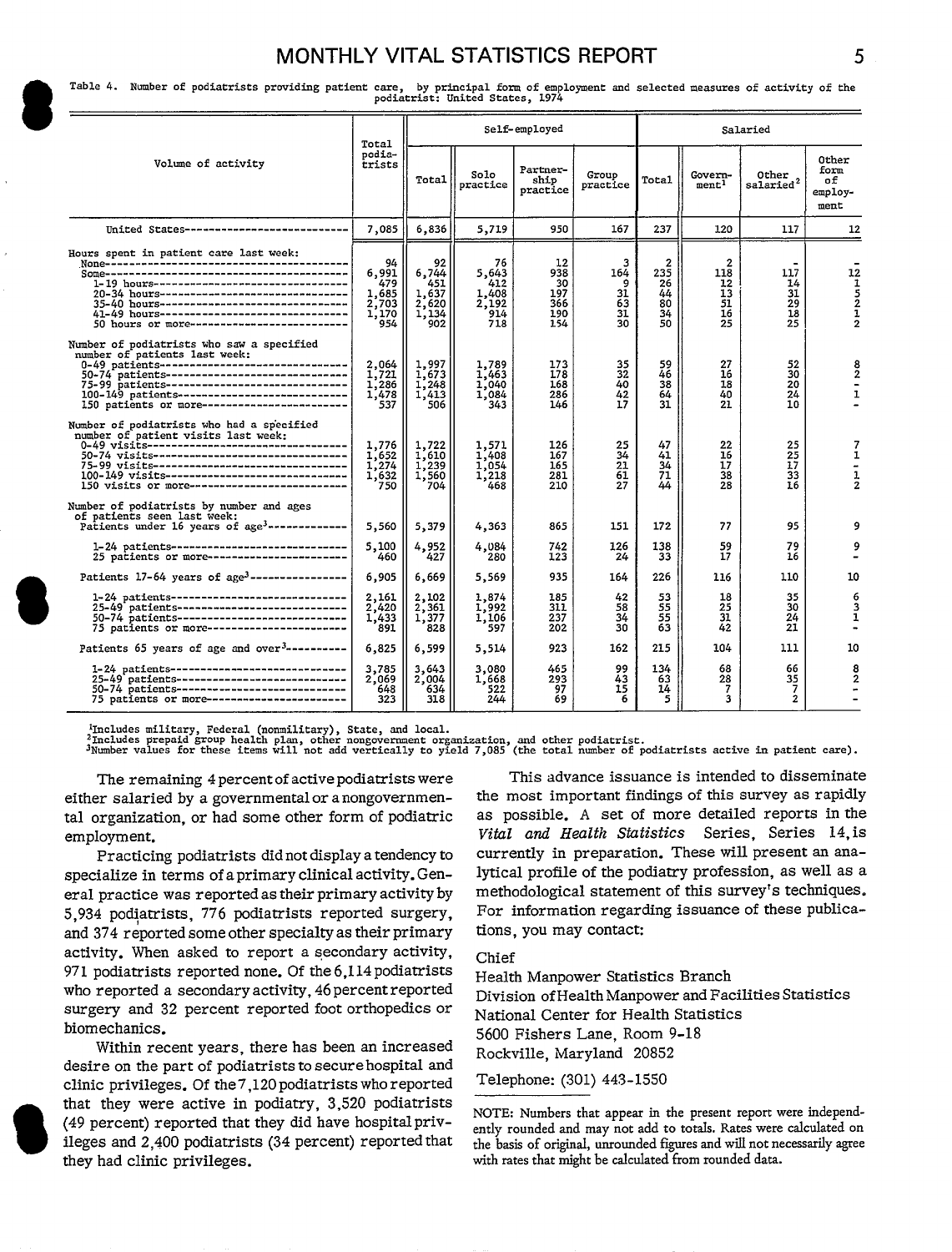Table 5. Number of podiatrists providing patient care last week, by Standard Federal Administrative Region of primary place of practice or<br>employment, setting of treatment,and number of patient visits: United States, 19 [City specified is the HEW administrative center within each region]

| Setting of treatment and number<br>of patient visits                                                                                                                                                                                                                                     | Total                                                 | Region<br>(Bos-<br>ton)                   | Region<br>ĪI<br>(New<br>York<br>City)           | Region<br>IĪI<br>(Phila-<br>delphia           | Region<br>īν<br>(Atlanta)                | Region<br>Δ<br>(Chi-<br>cago)                   | Region<br>VI.<br>(Dallas-<br>Fort<br>Worth | Region<br>VΙI.<br>(Kansas<br>City)      | Region<br>VĪII<br>(Denver)              | Region<br>ĪХ<br>(San<br>Fran-<br>cisco)    | Region<br>x<br>(Seattle)        |
|------------------------------------------------------------------------------------------------------------------------------------------------------------------------------------------------------------------------------------------------------------------------------------------|-------------------------------------------------------|-------------------------------------------|-------------------------------------------------|-----------------------------------------------|------------------------------------------|-------------------------------------------------|--------------------------------------------|-----------------------------------------|-----------------------------------------|--------------------------------------------|---------------------------------|
| Private office-----------------------<br>1-24 visits--------------------------<br>25-49 visits------------------------<br>50-74 visits-------------------------<br>75-99 visits-------------------------<br>100-124 visits----------------------<br>125 visits or more------------------ | 6,744<br>766<br>1,435<br>1,717<br>1,184<br>803<br>838 | 587<br>89<br>170<br>173<br>68<br>46<br>41 | 1.530<br>172<br>290<br>393<br>284<br>199<br>192 | 937<br>103<br>195<br>216<br>175<br>121<br>127 | 478<br>49<br>82<br>104<br>86<br>83<br>73 | 1,625<br>187<br>332<br>408<br>271<br>183<br>244 | 327<br>32<br>72<br>98<br>50<br>35<br>39    | 235<br>15<br>47<br>52<br>50<br>36<br>34 | 123<br>11<br>29<br>36<br>23<br>14<br>10 | 787<br>99<br>182<br>199<br>159<br>77<br>71 | 116<br>8<br>$358$<br>$208$<br>ė |
| Hospital inpatient--------------------<br>1-24 visits--------------------------<br>25 visits or more--------------------                                                                                                                                                                 | 1.922<br>1,764<br>157                                 | 132<br>119<br>13                          | 351<br>333<br>17                                | 238<br>204<br>34                              | 138<br>128<br>10                         | 447<br>398<br>49                                | 108<br>101                                 | 69<br>67<br>$\overline{2}$              | 25<br>22<br>٩                           | 376<br>357<br>18                           | 37<br>34<br>3                   |
| Hospital outpatient--------------------<br>1-24 visits-------------------------<br>25 visits or more--------------------                                                                                                                                                                 | 698<br>573<br>125                                     | 46<br>35<br>10                            | 202<br>175<br>27                                | 113<br>94<br>20                               | 52<br>37<br>15                           | 134<br>117<br>17                                | 25<br>17<br>я                              | 17<br>12<br>5                           | 13<br>я<br>5                            | 90<br>73<br>17                             | 6<br>$\mathbf{1}$               |
| Clinic---------------------------------<br>1-24 visits-------------------------<br>25 visits or more--------------------                                                                                                                                                                 | 474<br>291<br>183                                     | 34<br>28<br>7                             | 133<br>76<br>57                                 | 67<br>44<br>23                                | 23<br>19<br>٩                            | 100<br>52<br>48                                 | 21<br>15<br>6                              | 9<br>3<br>6                             | 5<br>1                                  | 77<br>45<br>32                             | $\mathbf{1}$                    |
| Nursing home-------------------------<br>$1 - 24$ visits--------------------------<br>25 visits or more--------------------                                                                                                                                                              | 2,419<br>2,025<br>394                                 | 321<br>258<br>63                          | 517<br>396<br>122                               | 317<br>275<br>42                              | 159<br>140<br>19                         | 527<br>451<br>76                                | 121<br>104<br>1.8                          | 105<br>101                              | 54<br>48                                | 254<br>211<br>43                           | 44<br>43                        |
| Resident facility or school for the<br>handicapped --------------------------<br>1-24 visits--------------------------<br>25 visits or more--------------------                                                                                                                          | ٠<br>112<br>90<br>23                                  | 11<br>10<br>$\mathbf{1}$                  | 20<br>17<br>2                                   | 19<br>14                                      | 6<br>1                                   | 26<br>17<br>q                                   | 7<br>5<br>$\mathbf{2}$                     | 5<br>5                                  | 3                                       | 11<br>10<br>1                              |                                 |
| Patient's home-------------------------<br>$1-24$ visits---------------------------<br>25 visits or more--------------------                                                                                                                                                             | 1.716<br>1,706<br>10                                  | 274<br>272<br>2                           | 411<br>407<br>3                                 | 286<br>285<br>1                               | 89<br>89                                 | 351<br>350                                      | 54<br>52                                   | 68<br>68                                | 24<br>24                                | 146<br>145                                 | 14<br>14                        |
| Other settings-------------------------<br>1-24 visits-------------------------<br>25 visits or more-------------------                                                                                                                                                                  | 151<br>128<br>23                                      | 17<br>14<br>3                             | 40<br>33                                        | 30<br>26<br>5                                 | 7<br>5                                   | 28<br>23<br>6                                   | 5<br>4                                     | 3<br>3                                  | 4<br>4                                  | 11<br>11                                   |                                 |

 $\mathbf{r}$ 

 $\hat{A}$  .



 $\ddot{\phantom{a}}$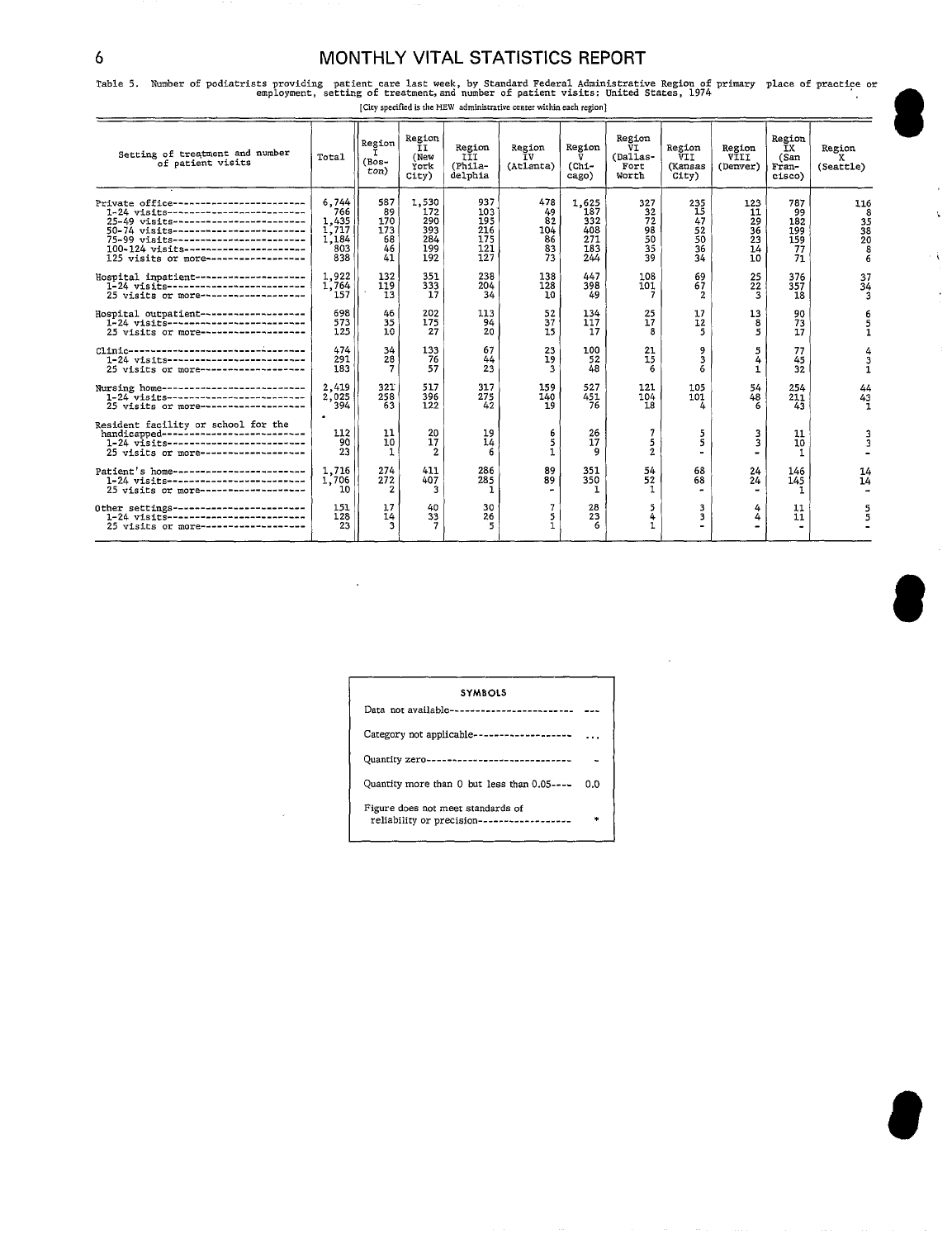Table 6. Number of podiatrists providing patient care, by use of office assistants and selected characteristics of the podiatrist: United<br>States, 1974

 $\bar{\bar{z}}$ 

|                                                                                                                                                                                                                                                                                                                                                                                                                                                                                                                                                                                                                         | Podiatrists with some office assistants; medical and nonmedical                                                                 |                                                                                                              |                                                                                                                                                  |                                                                                                                       |                                                                                                                |                                                                                                |                                                                                                |                                                                                                                                                                         |                                                                                                                                          |                                                                                                                |                                                                                                |                                                                                                               |
|-------------------------------------------------------------------------------------------------------------------------------------------------------------------------------------------------------------------------------------------------------------------------------------------------------------------------------------------------------------------------------------------------------------------------------------------------------------------------------------------------------------------------------------------------------------------------------------------------------------------------|---------------------------------------------------------------------------------------------------------------------------------|--------------------------------------------------------------------------------------------------------------|--------------------------------------------------------------------------------------------------------------------------------------------------|-----------------------------------------------------------------------------------------------------------------------|----------------------------------------------------------------------------------------------------------------|------------------------------------------------------------------------------------------------|------------------------------------------------------------------------------------------------|-------------------------------------------------------------------------------------------------------------------------------------------------------------------------|------------------------------------------------------------------------------------------------------------------------------------------|----------------------------------------------------------------------------------------------------------------|------------------------------------------------------------------------------------------------|---------------------------------------------------------------------------------------------------------------|
| Selected characteristics                                                                                                                                                                                                                                                                                                                                                                                                                                                                                                                                                                                                | Total                                                                                                                           | No<br>office<br>assist-                                                                                      |                                                                                                                                                  |                                                                                                                       | Full-time: medical and nonmedical                                                                              |                                                                                                |                                                                                                |                                                                                                                                                                         |                                                                                                                                          |                                                                                                                | Part-time: medical and nonmedical                                                              |                                                                                                               |
|                                                                                                                                                                                                                                                                                                                                                                                                                                                                                                                                                                                                                         |                                                                                                                                 | ants                                                                                                         | <b>Total</b>                                                                                                                                     | None                                                                                                                  | з.<br>assist-<br>ant                                                                                           | 2<br>assist-<br>ants                                                                           | 3 or<br>more<br>assist-<br>ants                                                                | Total                                                                                                                                                                   | None                                                                                                                                     | ı<br>assist-<br>ant                                                                                            | $\mathbf{2}$<br>assist-<br>ants                                                                | $3$ or<br>more<br>assist-<br>ants                                                                             |
| United States--------------------                                                                                                                                                                                                                                                                                                                                                                                                                                                                                                                                                                                       | 7,085                                                                                                                           | 1,927                                                                                                        | 5,157                                                                                                                                            | 1,733                                                                                                                 | 1,766                                                                                                          | 888                                                                                            | 771                                                                                            | 5,157                                                                                                                                                                   | 2,074                                                                                                                                    | 1,742                                                                                                          | 806                                                                                            | 535                                                                                                           |
| Age:<br>Under 35 years-----------------------<br>35-44 years--------------------------<br>45-54 years--------------------------<br>55-64 years---------------------------<br>65 years and over--------------------                                                                                                                                                                                                                                                                                                                                                                                                      | 1,296<br>1,156<br>1,897<br>1,867<br>869                                                                                         | 109<br>108<br>462<br>718<br>531                                                                              | 1,187<br>1,048<br>1,435<br>1,149<br>338                                                                                                          | 344<br>304<br>458<br>450<br>176                                                                                       | 401<br>313<br>509<br>434<br>108                                                                                | 214<br>215<br>263<br>167<br>29                                                                 | 227<br>216<br>205<br>98<br>25                                                                  | 1,187<br>1,048<br>1,435<br>1,149<br>338                                                                                                                                 | 456<br>395<br>598<br>493<br>132                                                                                                          | 349<br>325<br>473<br>441<br>154                                                                                | 224<br>182<br>227<br>135<br>38                                                                 | 158<br>$\frac{145}{138}$<br>80<br>15                                                                          |
| College graduated from:<br>Illinois College---------------------<br>Ohio College-------------------------<br>New York College---------------------<br>Pennsylvania College-----------------<br>California College------------------<br>0ther---------------------------------                                                                                                                                                                                                                                                                                                                                           | 1,517<br>1,682<br>1,445<br>191<br>713<br>1,537                                                                                  | 357<br>330<br>493<br>29<br>114<br>603                                                                        | 1,160<br>1,352<br>953<br>161<br>598<br>934                                                                                                       | 347<br>400<br>402<br>54<br>161<br>369                                                                                 | 415<br>461<br>299<br>52<br>223<br>316                                                                          | 221<br>265<br>142<br>23<br>110<br>126                                                          | 177<br>226<br>109<br>33<br>$^{104}_{121}$                                                      | 1,160<br>1,352<br>953<br>161<br>598<br>934                                                                                                                              | 499<br>560<br>335<br>49<br>263<br>368                                                                                                    | 387<br>417<br>326<br>55<br>207<br>348                                                                          | 157<br>232<br>181<br>34<br>83<br>118                                                           | 117<br>141<br>$\frac{110}{24}$<br>45<br>98                                                                    |
| Houis spent in patient care last week:<br>None----------------------------------<br>Some---------------------------------<br>1-19 hours-------------------------<br>20-34 hours------------------------<br>35-40 hours------------------------<br>41-49 hours-----------------------<br>50 hours or more-------------------                                                                                                                                                                                                                                                                                             | 94<br>6,991<br>479<br>1,685<br>2,703<br>1,170<br>954                                                                            | 50<br>1,877<br>310<br>510<br>619<br>250<br>188                                                               | 44<br>5,113<br>169<br>1,174<br>2,084<br>$\frac{919}{767}$                                                                                        | 15<br>1,718<br>112<br>523<br>630<br>262<br>192                                                                        | 17<br>1,749<br>26<br>335<br>793<br>324<br>271                                                                  | 10<br>878<br>16<br>175<br>366<br>176<br>145                                                    | 2<br>768<br>16<br>141<br>$\frac{295}{157}$<br>159                                              | 44<br>5,113<br>169<br>ı.<br>. 174<br>2,084<br>919<br>767                                                                                                                | 20<br>2,054<br>39<br>394<br>929<br>393<br>298                                                                                            | 11<br>1,731<br>87<br>469<br>652<br>286<br>236                                                                  | 6<br>801<br>26<br>193<br>324<br>129<br>129                                                     | 529<br>$\begin{array}{c} \bar{1}\bar{6}\\ 118 \end{array}$<br>179<br>111<br>104                               |
| Patient visits last week:<br>0-49 visits------------------------<br>50-74 visits----------------------<br>75-99 visits-----------------------<br>100-149 visits---------------------<br>150 visits or more----------------                                                                                                                                                                                                                                                                                                                                                                                              | 1,776<br>$\frac{1,652}{1,274}$<br>1,632<br>750                                                                                  | 1,016<br>516<br>211<br>147<br>38                                                                             | 761<br>1,137<br>1,063<br>1,485<br>712                                                                                                            | 404<br>471<br>354<br>379<br>126                                                                                       | 243<br>438<br>445<br>474<br>166                                                                                | 61<br>143<br>158<br>354<br>171                                                                 | 53<br>85<br>106<br>278<br>249                                                                  | 761<br>1,137<br>1,063<br>1,485<br>712                                                                                                                                   | 264<br>469<br>444<br>631<br>266                                                                                                          | 354<br>450<br>357<br>414<br>167                                                                                | 93<br>159<br>166<br>264<br>124                                                                 | 49<br>59<br>96<br>176<br>155                                                                                  |
| Primary and secondary activity:<br>General practice - None-------------<br>General practice - Surgery----------<br>General practice - Foot orthopedics-<br>General practice - Podogeriatrics ---<br>General practice - Other activity ---<br>Surgery - None----------------------<br>Surgery - Foot orthopedics----------<br>Surgery - Podogeriatrics------------<br>Surgery - General practice----------<br>Surgery - Other activity------------<br>All other combinations--------------                                                                                                                               | 907<br>2,676<br>1,570<br>575<br>169<br>33<br>350<br>25<br>340<br>18<br>423                                                      | 581<br>309<br>599<br>220<br>61<br>5<br>22<br>4<br>21<br>1<br>106                                             | 326<br>2,367<br>970<br>355<br>109<br>29<br>328<br>22<br>319<br>17<br>317                                                                         | 150<br>717<br>377<br>167<br>45<br>5<br>70<br>8<br>75<br>3<br>116                                                      | 117<br>805<br>393<br>116<br>40<br>14<br>90<br>-5<br>83<br>4<br>100                                             | 44<br>443<br>131<br>50<br>11<br>6<br>70<br>6<br>60<br>5<br>62                                  | 15<br>402<br>69<br>$2\overline{2}$<br>12<br>5<br>98<br>3<br>101<br>5<br>38                     | 326<br>2,367<br>970<br>355<br>109<br>29<br>328<br>22<br>319<br>17<br>317                                                                                                | 135<br>945<br>403<br>133<br>42<br>13<br>129<br>3<br>129<br>q<br>132                                                                      | 130<br>739<br>385<br>142<br>37<br>9<br>94<br>8<br>93<br>5<br>102                                               | 30<br>388<br>119<br>55<br>20<br>6<br>69<br>3<br>59<br>2<br>55                                  | 31<br>295<br>$\frac{63}{25}$<br>$\frac{25}{10}$<br>$\mathbf{I}$<br>$3\frac{1}{7}$<br>38<br>$\mathbf{1}$<br>28 |
| Services usually provided:1<br>Palliative services-----------------<br>Hospital surgery--------------------<br>Office surgery-----------------------<br>Prescription of drugs---------------<br>Physical therapy treatment----------<br>Orthopedic services-----------------<br>Whirlpool baths---------------------<br>Fitting special shoes---------------   3,687<br>X-ray services-----------------------<br>Ultrasonic treatment----------------<br>Diathermy---------------------------<br>Low-voltage treatment----------------<br>Ultraviolet lamp treatment ----------<br>Other services or none-------------- | 6,925<br>2,788<br>5,719<br>6,361<br>5,840<br>6,484<br>5,075<br>5,848<br>4,825<br>1,779<br>2,323<br>$2, \overline{124}$<br>1,654 | 1,883<br>243<br>1,073<br>1,418<br>1,228<br>1,529<br>1,017<br>815<br>1,064<br>800<br>413<br>497<br>411<br>268 | 5,042<br>2,545<br>4,646<br>4,943<br>4,612<br>4.955<br>$\frac{4,057}{2,872}$<br>4,783<br>4,025<br>1,366<br>1,826<br>$\frac{1}{1}$ , 713<br>1, 386 | 1,695<br>691<br>1,478<br>1,627<br>1,507<br>1,645<br>1,295<br>910<br>1,527<br>1,274<br>417<br>555<br>$\frac{542}{422}$ | 1,737<br>828<br>1,577<br>1,694<br>1,562<br>1,698<br>1,366<br>996<br>1,652<br>1,339<br>450<br>615<br>515<br>432 | 866<br>480<br>852<br>868<br>827<br>865<br>743<br>521<br>857<br>740<br>245<br>357<br>341<br>279 | 743<br>546<br>739<br>754<br>716<br>747<br>654<br>446<br>747<br>672<br>255<br>300<br>315<br>254 | $\begin{array}{ c c }\n5,042 \\ 2,545 \\ 4,646\n\end{array}$<br>4,943<br>4,612<br>4,955<br>4,057<br>2,872<br>4,783<br>4,025<br>$1,366$<br>$1,826$<br>$1,713$<br>$1,386$ | 2,029<br>1,023<br>1,865<br>$\begin{array}{c} 1,987 \\ 1,835 \\ 1,989 \end{array}$<br>1,636<br>1,947<br>1,600<br>558<br>746<br>666<br>538 | 1,707<br>780<br>1,519<br>1,646<br>1,544<br>1,667<br>1,325<br>935<br>1,560<br>1,299<br>437<br>600<br>533<br>422 | 781<br>428<br>746<br>784<br>736<br>774<br>639<br>451<br>760<br>663<br>214<br>265<br>282<br>231 | 526<br>314<br>516<br>526<br>497<br>524<br>457<br>304<br>517<br>463<br>157<br>215<br>233<br>196                |